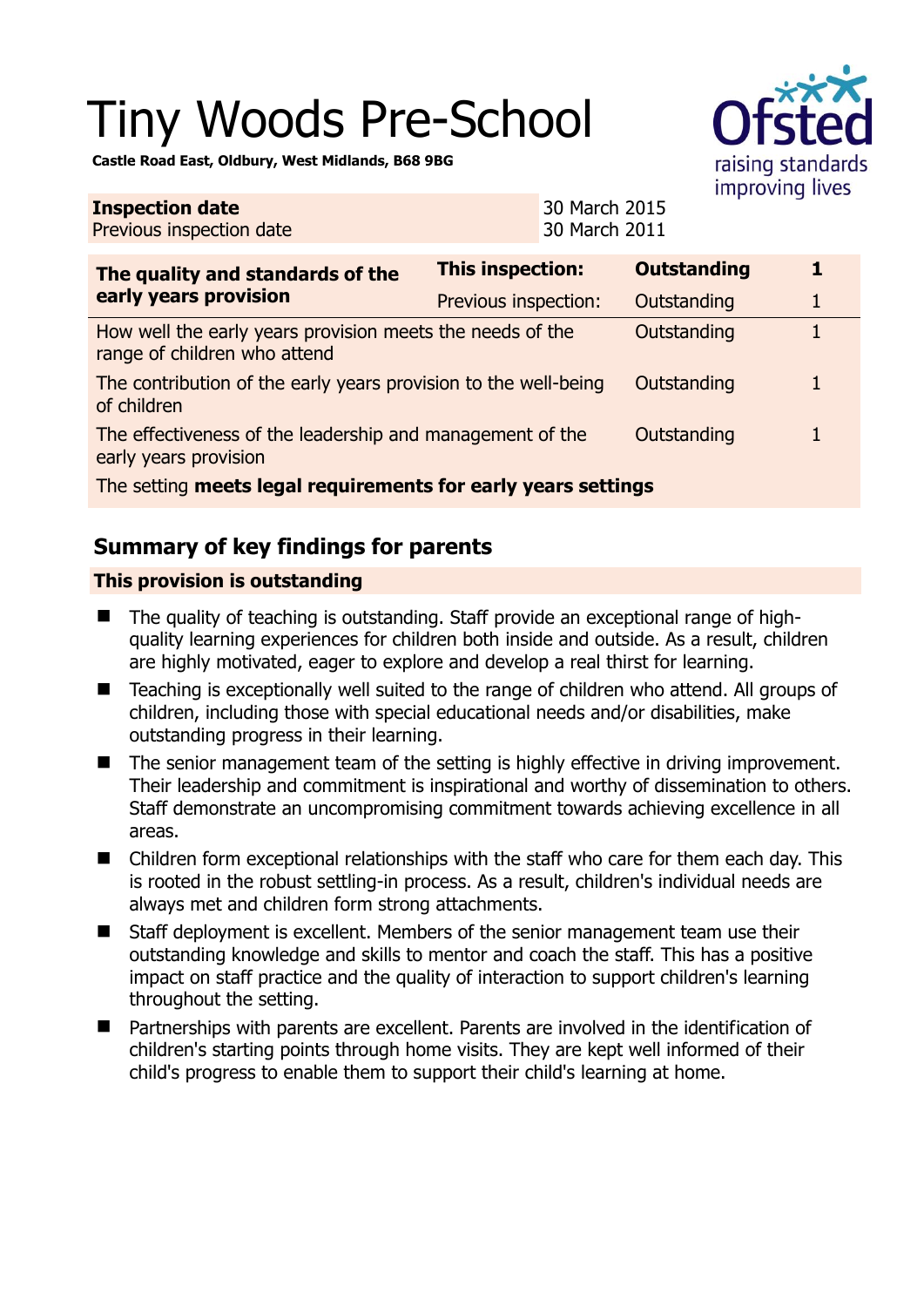## **What the setting needs to do to improve further**

#### **To further improve the quality of the early years provision the provider should:**

■ accelerate children's progress and readiness for school, by sharing children's learning goals with them, to allow them to develop ownership of their own learning and further encourage their motivation and enthusiasm for learning.

#### **Inspection activities**

- The inspector observed activities in the school hall, pre-school room, ICT suite and in the outdoor areas. The inspector also viewed all areas that are used by children.
- The inspector spoke to members of staff and children at appropriate times during the inspection.
- The inspector carried out a joint observation with the manager.
- The inspector looked at a sample of children's records and planning documentation.
- The inspector held discussions with the manager, headteacher, and foundation stage manager of the school that represent the provider.
- The inspector checked evidence of the suitability of staff, and a range of other documentation, including policies and procedures to safeguard children's welfare.
- The inspector took into account of the views of parents through their written feedback to the setting.

## **Inspector**

Scott Oliver Thomas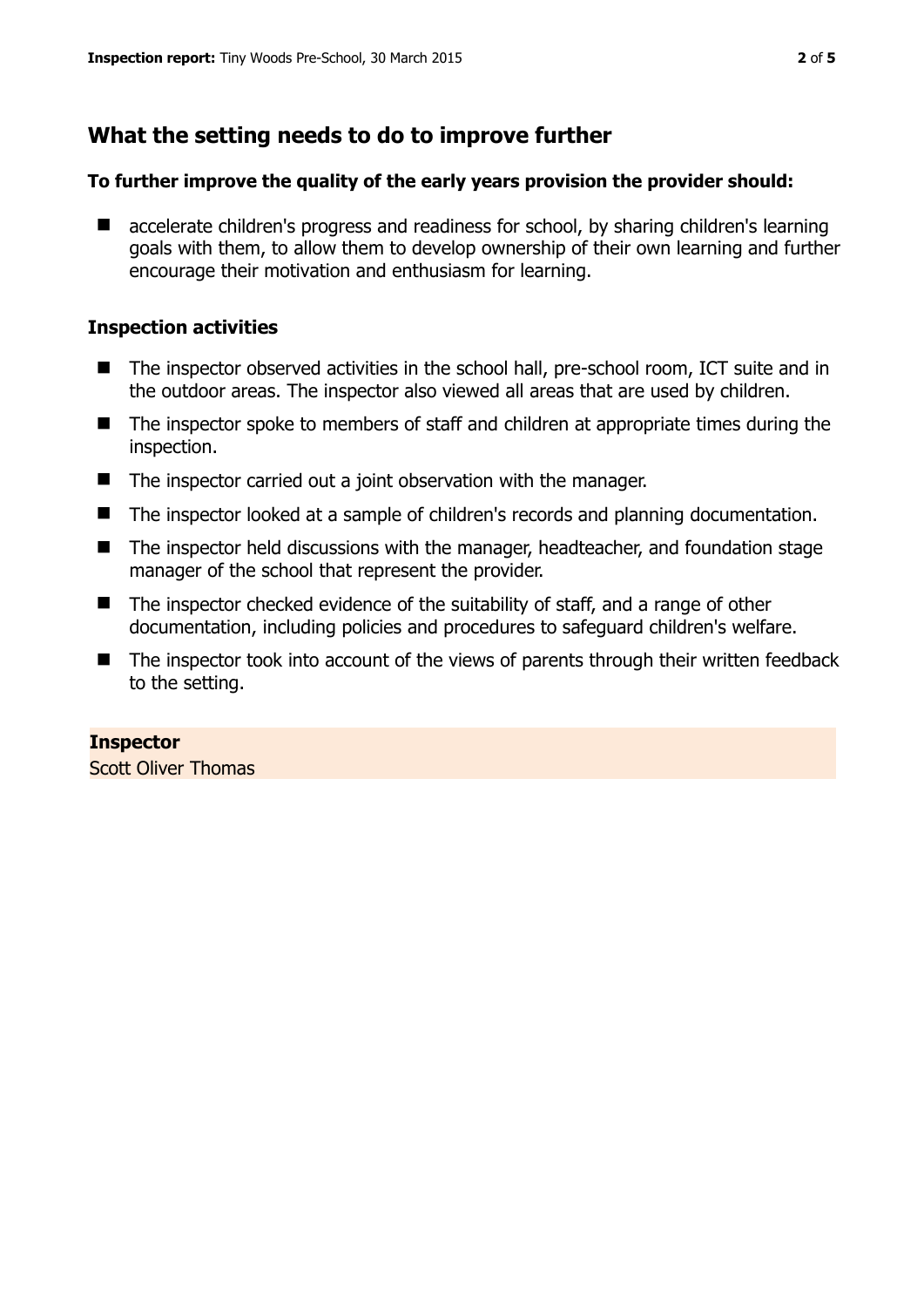## **Inspection findings**

#### **How well the early years provision meets the needs of the range of children who attend. This is outstanding**

Staff use their strong knowledge of how children learn and their expertise in teaching to provide an outstanding range of learning opportunities. Children acquire the key skills they need for school. Concentration skills are promoted throughout daily routines, such as circle times. Children initiate many activities themselves which are skilfully supported by staff. Children's interest in cooking and creative activities is promoted through making a gingerbread house. They explore the different shapes of the gingerbread. They also compare the difference between thin and thick icing to identify which one sticks the gingerbread pieces together best. Children benefit from prolonged periods of uninterrupted time to play and experiment. This ensures they remain, engaged and focused on activities. Teaching is adapted superbly and matched to the developmental stages of children. Children benefit from small group times, where they are taught key skills, such as phonics. They learn alongside other children at the same developmental level. This prepares them well for their next stage in their learning. Children make outstanding progress in their communication, language and literacy development. All staff work in close partnership with parents and other professionals. This supports and promotes each child's learning needs through an integrated approach.

#### **The contribution of the early years provision to the well-being of children is outstanding**

Exceptional arrangements to care for children promote their well-being. Children are independent in their play. They choose from a vast range of accessible resources. Children's achievements are celebrated in visual displays for everyone to see. This promotes children self-esteem and their sense of belonging in the setting. Staff are extremely good role models and play alongside children helping them understand how to share and take turns. This helps children to form strong attachments to other children and quickly understand what acceptable behaviour is. Children make the best possible transition to school. They benefit from the setting being part of the school. They eat with the rest of the school and play with children and staff in the reception class. All staff and managers have an excellent understanding of how to safeguard children. They have all attended child protection training and implement effective policies to support children's health, safety and well-being.

#### **The effectiveness of the leadership and management of the early years provision is outstanding**

Strong accountability across all levels of managers and setting staff underpins a shared commitment towards delivering exceptional standards. Highly effective arrangements for recruiting new staff, regular supervision and checking staff performance lead to a high level of consistency in practice. Thorough analysis of assessment information means that any potential gaps in learning are recognised and met quickly. Inclusive self-evaluation accurately identifies how the setting can improve further. Managers have identified ways to better prepare older children for school, by informing children of their own learning goals to enable them to reflect on their own progress with staff.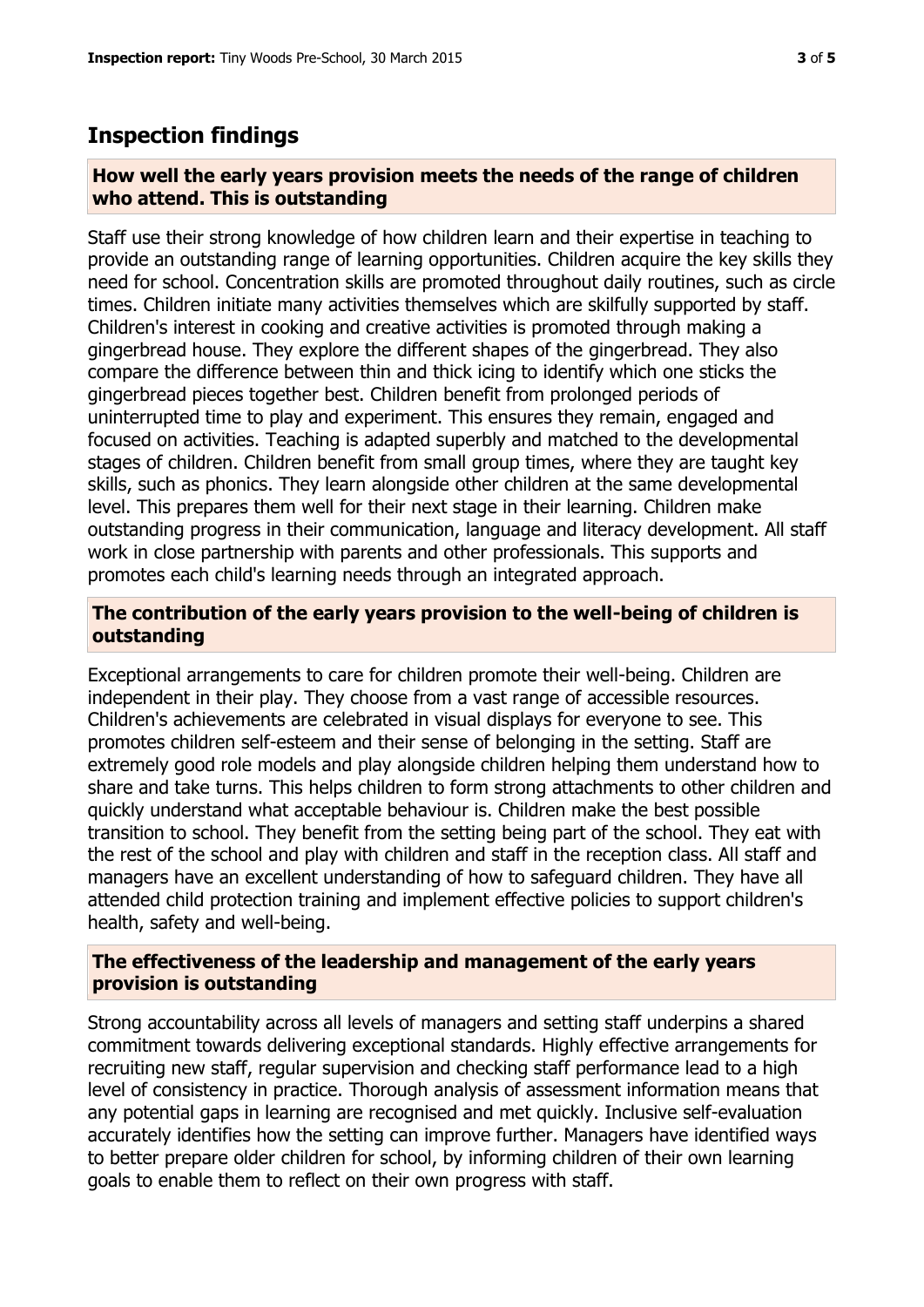## **Setting details**

| Unique reference number       | 255170                          |
|-------------------------------|---------------------------------|
| <b>Local authority</b>        | Sandwell                        |
| <b>Inspection number</b>      | 854876                          |
| <b>Type of provision</b>      | Full-time provision             |
| <b>Registration category</b>  | Childcare - Non-Domestic        |
| Age range of children         | $3 - 12$                        |
| <b>Total number of places</b> | 48                              |
| Number of children on roll    | 68                              |
| <b>Name of provider</b>       | Lightwoods Afterwoods Committee |
| Date of previous inspection   | 30 March 2011                   |
| <b>Telephone number</b>       | 0121 429 2542                   |

Tiny Woods Pre-School was registered in 1999. It operates within Lightwoods Primary School. The setting employs 10 members of childcare staff. Of these, nine hold appropriate early years qualifications at level 3 and above. The setting opens from 8am to 5.30pm, Monday to Friday, term time only plus one week during the Easter holidays and two weeks during the summer holidays. The setting provides funded early education for three- and four-year-old children. The setting provides care for children with special educational needs and/or disabilities.

This inspection was carried out by Ofsted under sections 49 and 50 of the Childcare Act 2006 on the quality and standards of provision that is registered on the Early Years Register. The registered person must ensure that this provision complies with the statutory framework for children's learning, development and care, known as the Early Years Foundation Stage.

Any complaints about the inspection or the report should be made following the procedures set out in the guidance 'Complaints procedure: raising concerns and making complaints about Ofsted', which is available from Ofsted's website: www.gov.uk/government/organisations/ofsted. If you would like Ofsted to send you a copy of the guidance, please telephone 0300 123 4234, or email enquiries@ofsted.gov.uk.